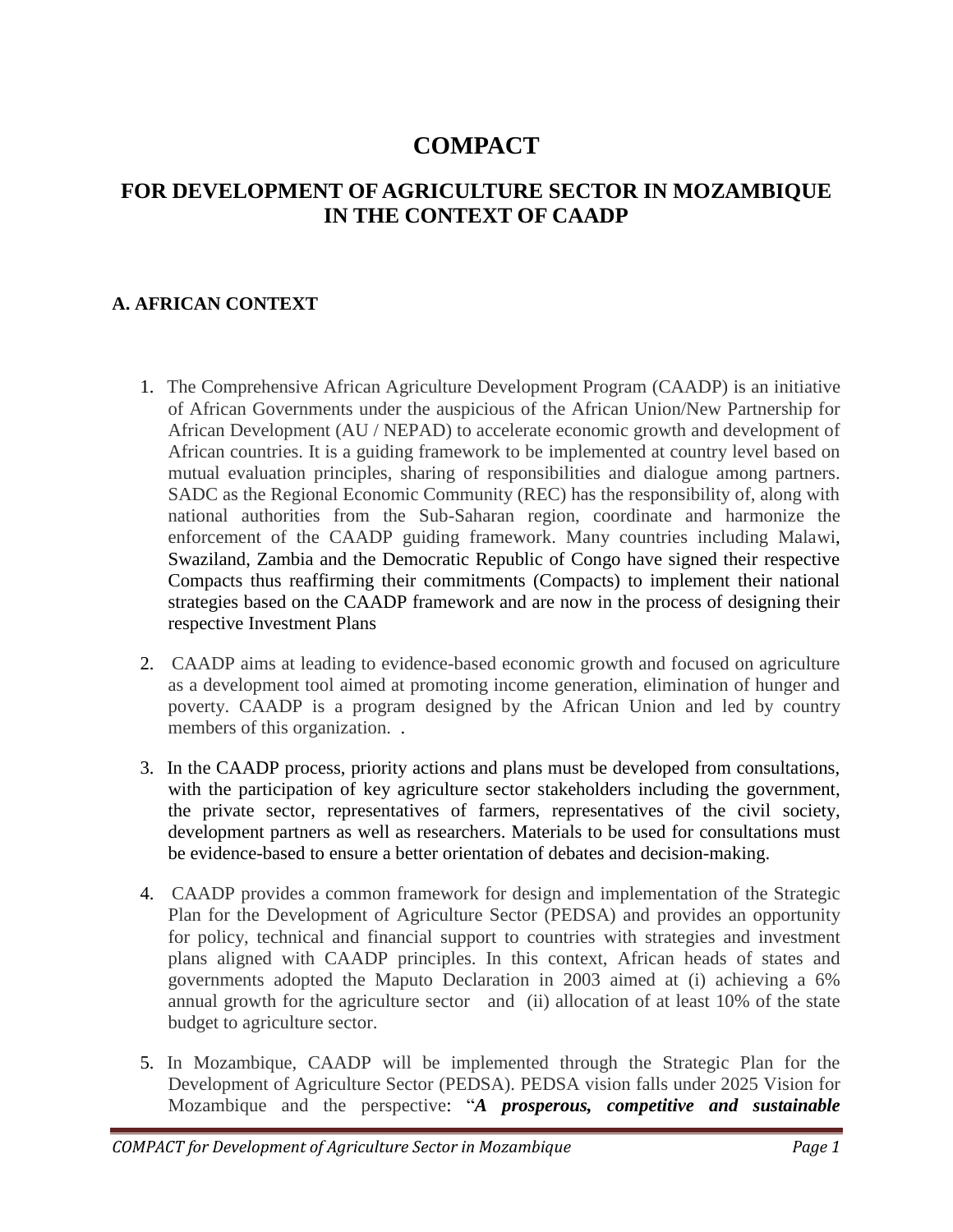*agriculture sector, capable of providing sustainable responses to food security and nutrition challenges and targets agriculture markets globally"*. To materialize the agriculture sector vision, the strategic plan has this mission**:** *"Contribute to food security and income of agriculture producers in a sustainable and competitive manner ensuring social and gender equity"***.**

## **B. MOZAMBICAN CONTEXT**

- 6. Mozambican economy is dependent on agriculture. This sector is the major source of income and the base for food security for the majority of the population. According to data drawn from the Agriculture Survey (TIA, 2008), about 88% of households have agro-agriculture as their activity and it employs 81 % of the total population. According to the National Statistics Institute (INE, 2011), the agrarian sector contributes with about 25% to Domestic Gross Product (GDP) and the agriculture sector alone contributes with about 22% to GDP. Food insecurity, chronic malnutrition are Mozambique major challenges. More than 35% of population suffers food insecurity (SETSAN, 2011), 44% suffers from chronic malnutrition (MIC, 2008) and 54.7% of the population lives below the poverty line (MPD, 2010).
- 7. Agro-agriculture production is practiced by about 3.6 million small and medium size explorations, of which 99% are smallholders and many of them with farms below two hectares (CAP, 2010). Small explorations use exclusively rudimentary technologies. As a consequence, the agriculture sector faces challenges to increase agriculture productivity and competitiveness. The Government of Mozambique, in collaboration with partners has been designing and implementing policies, strategies, programs and projects aimed at improving the performance of the agriculture sector. For instance, the Government implemented in the past 10 years the National Program for Agriculture Development (PROAGRI I and II) that resulted in creation of tools for planning and management and coordination mechanisms of activities.
- 8. Agriculture and fishery production, particularly at household level, is crucial for food security and nutrition and well-being of the population. Fishery and agriculture sectors have a great productive potential, however, food production, in particular, still remains a challenge.
- **9.** Mozambique Government approved the Strategic Plan for Development of Agriculture Sector (PEDSA, 2011-2020) on 3 May 2011. PEDSA emerges as a guiding framework, synergies driver and harmonizing tool to promote agriculture development whose target is to achieve an average annual agriculture growth of 7%. PEDSA is a result of a process led by the Government with participation of the private sector, the civil society, education institutions and development partners.

## **C. LINKAGES BETWEEN CAADP AND AGRICULTURE DEVELOPMENT STRATEGIES AND POLICIES IN MOZAMBIQUE**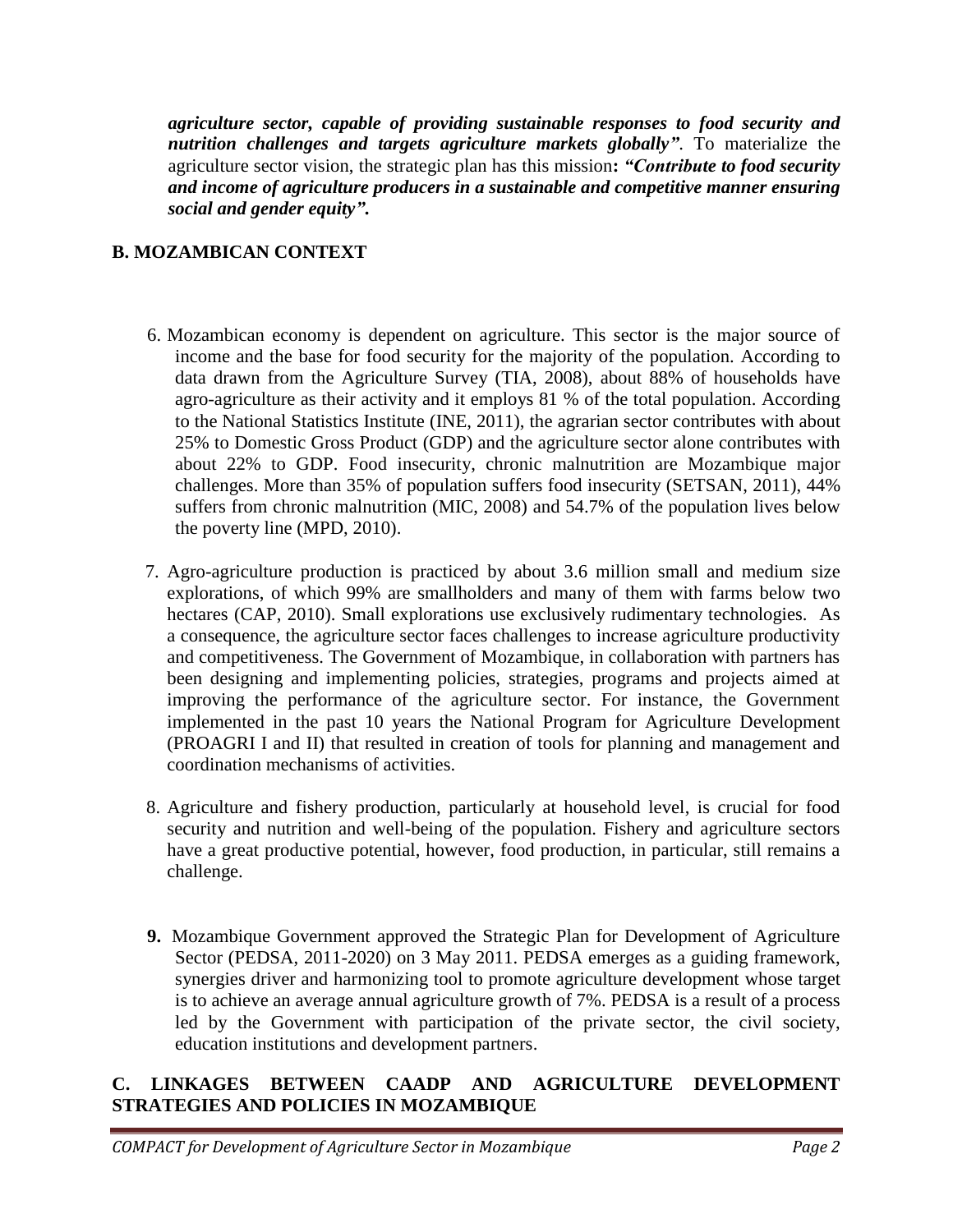- 10. Agriculture growth needs a long-term perspective and multi-sectoral coordination to achieve the targeted impact concerning poverty alleviation and food security and nutrition in the country. Therefore, operationalisation of CAADP through PEDSA aims at improving agriculture sector performance with the following basis:
	- Identification of development options that prioritize implementation of actions with impact on poverty, food security and nutrition and other indicators enabling the country to achieve the Millennium Development Goals, in particular, the goals one and seven (MDG1 and 7). The Multi-sectoral Plan for Combating Chronic Malnutrition is an example.
	- Design of a medium-term and long-term investment plans in the light of PEDSA objectives and results.
	- Use of evidence to guide strategies and policy implementation and design for decision-making at sector level.

## 11. PEDSA recognizes that:

- **Productivity increase is crucial to improve agriculture sector growth and** competitiveness through (i) increased use of improved technologies, (ii) availability and better management of water resources, (iii) prevention and fight against diseases and plagues, (iv) development of improved varieties that ensure greater crop yields with high nutrition value other agriculture products.
- Farmers' participation in markets needs to be extended with increased production and quality, agro-processing, reduction of transport costs and improvement of roads and communication means connecting the areas with high production potential to deficit areas and markets;
- Management and sustainable use of natural resources (land, water, forests, fauna and fishery) are critical for food security and nutrition and to mitigate risks resulting from environment degradation;
- For agriculture sector development and successful implementation of food security and nutrition programs, it is necessary to strengthen relevant public and private sectors and civil society institutions and improve institutional coordination. It is important that sectoral policies are designed and harmonized based on reliable agriculture information system.
- To improve effectiveness, all agriculture proposed interventions focus on climate change challenges, role of women who are the majority of agriculture producers and young people as well as the elderly and those affected by endemic and chronic diseases, including people living with HIV/AIDS.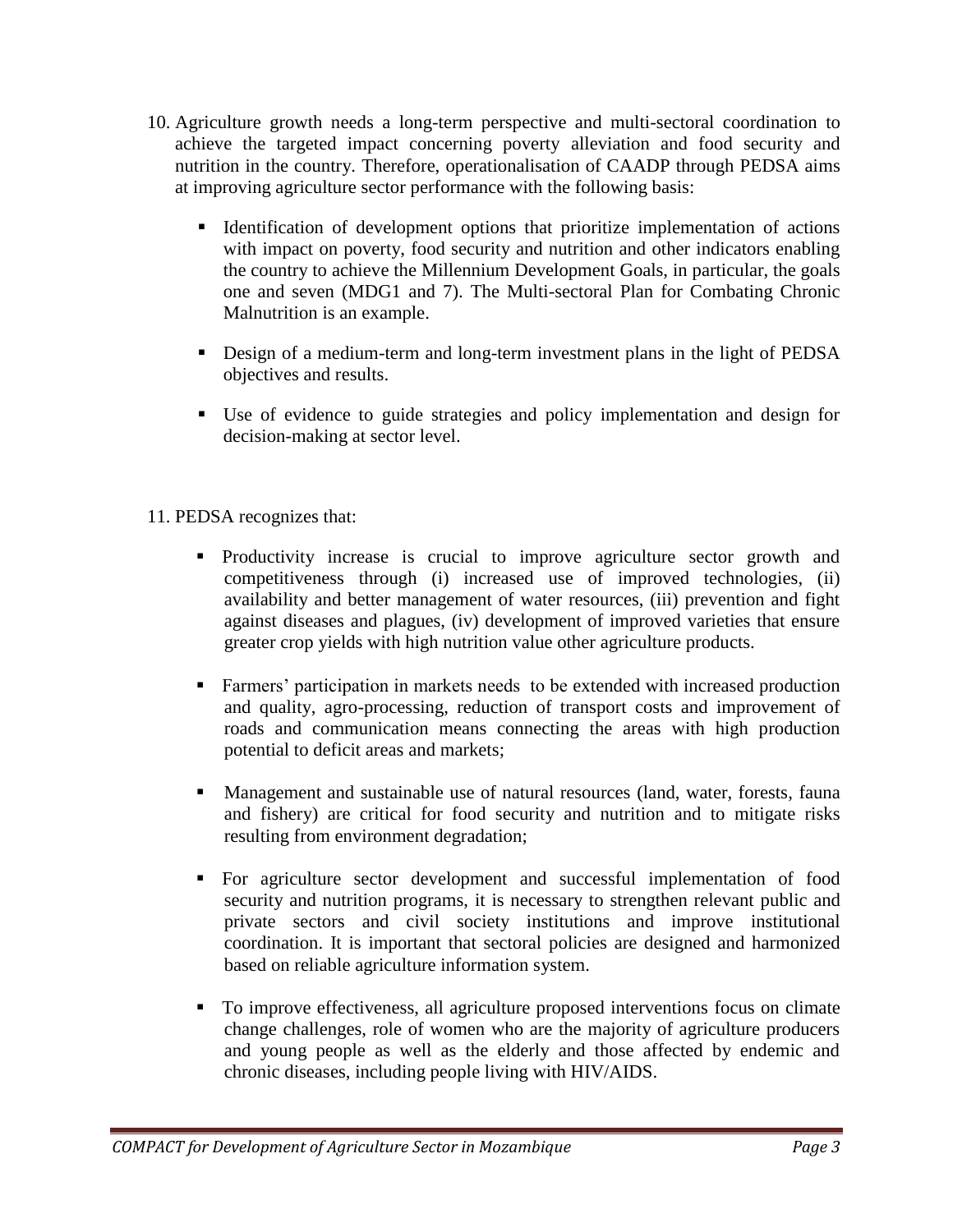12. The table below shows the alignment between PEDSA, PARP and CAADP

| <b>PEDSA</b>                                                                                                                             | <b>PARP</b>                                                                            | <b>CAADP</b>                                                                                                                                                                                                                                       |
|------------------------------------------------------------------------------------------------------------------------------------------|----------------------------------------------------------------------------------------|----------------------------------------------------------------------------------------------------------------------------------------------------------------------------------------------------------------------------------------------------|
| <b>PILAR I: Increase</b><br>productivity and<br>production,<br>competitiveness and its<br>contribution to food<br>security and nutrition | <b>OBJECTIVE 1.1:</b><br>п.<br>Improve and increase<br>access to production<br>factors | <b>PILAR III: Food</b><br>$\blacksquare$<br>production and availability<br>and reduction of hunger,<br>productivity and response<br>to emergencies<br><b>PILAR IV:</b> Agriculture<br>٠<br>research, dissemination and<br>adoption of technologies |
| <b>PILLAR II: Improve</b><br>٠<br>guiding framework and<br>services for more<br>market access                                            | <b>OBJECTIVE 1.2:</b><br>$\blacksquare$<br><b>Facilitate access to</b><br>markets      | <b>PILAR II:</b> Access to<br>$\blacksquare$<br>markets through improved<br>infra-structures                                                                                                                                                       |
| PILLAR III:<br>п.<br><b>Sustainable use of</b><br>water, forests, fauna<br>and land resources                                            | <b>OBJECTIVE 1.3:</b><br><b>Improved management</b><br>of natural resources            | <b>PILAR I:</b> Extend the area<br>$\blacksquare$<br>under sustainable land<br>management and irrigation                                                                                                                                           |
| <b>PILAR IV: Strengthen</b><br>٠.<br>institutions and<br>organizations for<br>agriculture<br>development                                 |                                                                                        | PILARS: I, II, III and<br>п<br>IV                                                                                                                                                                                                                  |

- 13. The measures for transforming agriculture from that of subsistence to market-oriented must be accelerated. Therefore establishment of well defined priorities is the basis for rapid and sustainable transformation of the sector. PEDSA integrates national interventions with room for local priorities in areas whose agro-ecological conditions are adequate for agriculture production in a value-chain approach.
- 14. Agriculture production and productivity increase will depend on removal of administrative barriers on value-chain and creation of incentives to production, processing and marketing of agriculture inputs and production.

## **D. INVESTMENT PRIORITY AREAS**

15. Investment priority areas result from knowledge of evidence based reality and consultations carried out with agriculture sector development stakeholders in the light of PEDSA, PARP and other relevant strategies and policies.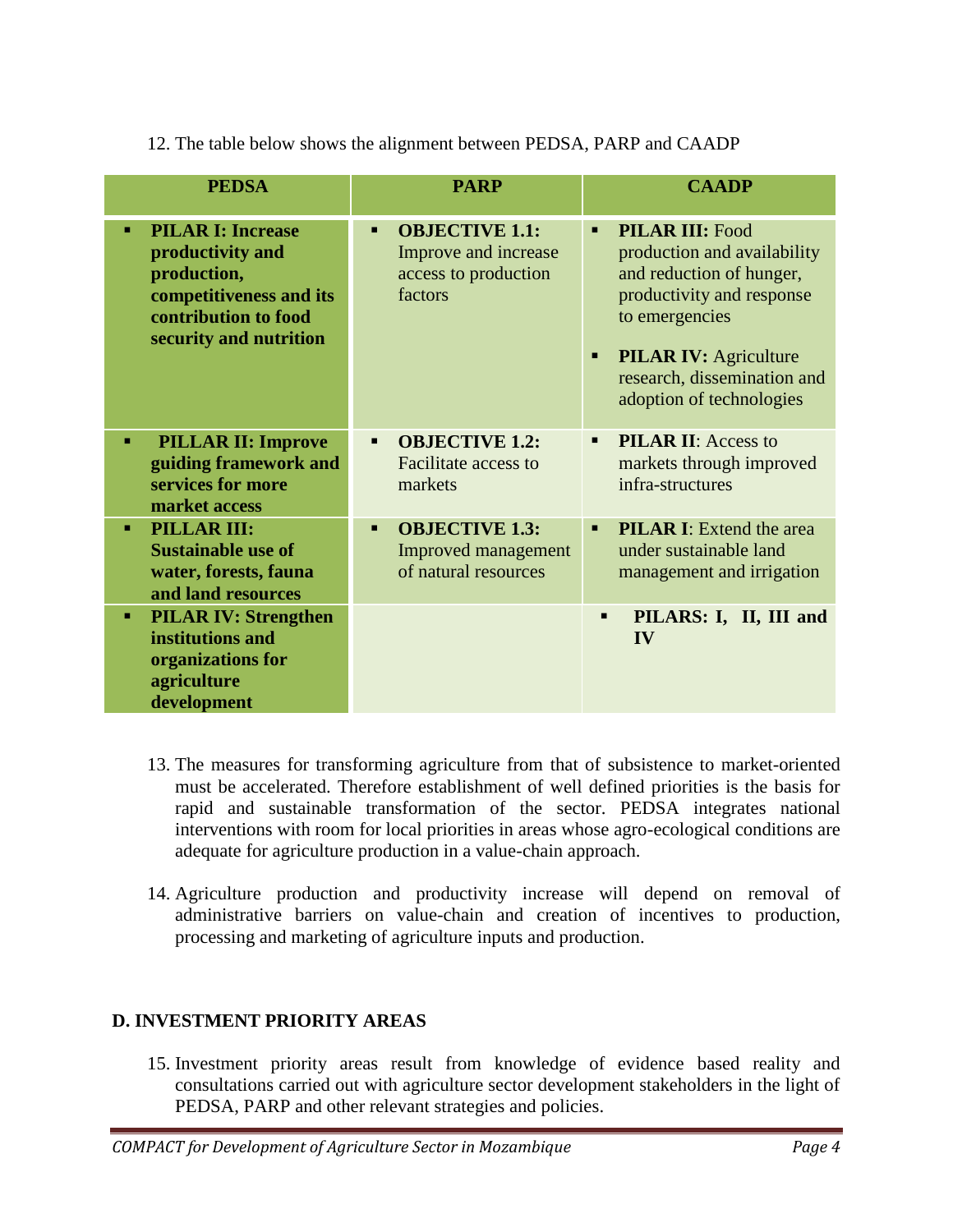#### **Prioritization criteria**

16. The prioritization criteria are as follows

- Focus on investments that promote areas with agroecological conditions and comparative advantages for productivity increase taking into account the value-chain;
- Priority for areas with agriculture potential with physical infrastructures and services;
- Investment in areas that contribute to poverty reduction, improved food security and nutrition, increased yields of agriculture producers and job creation in rural areas;

 Promotion of investment for products with market potential (domestic and external);

 Areas with agriculture potential but with high chronic malnutrition rates and food insecurity.

## **Priority Actions**

- 17. Competitive and productive explorations are needed to ensure food and nutrition security, poverty reduction, and income increase and job creation. It is also necessary to manage production means to ensure sustainability of production costs under international patterns. Agriculture sector growth in Mozambique will be anchored to PEDSA pillars, taking into account the following actions at a medium term:
	- Construct dams for water storage for agriculture and fisheries activities;
	- **Consolidate agriculture research centered in the production and productivity to ensure** global food and nutritional security
	- **Construct soil analysis laboratories**
	- Develop a network of agriculture input providers to extend its access in a sustainable manner.
	- Support development of value chains for basic agriculture products with technological support based on PEDSA.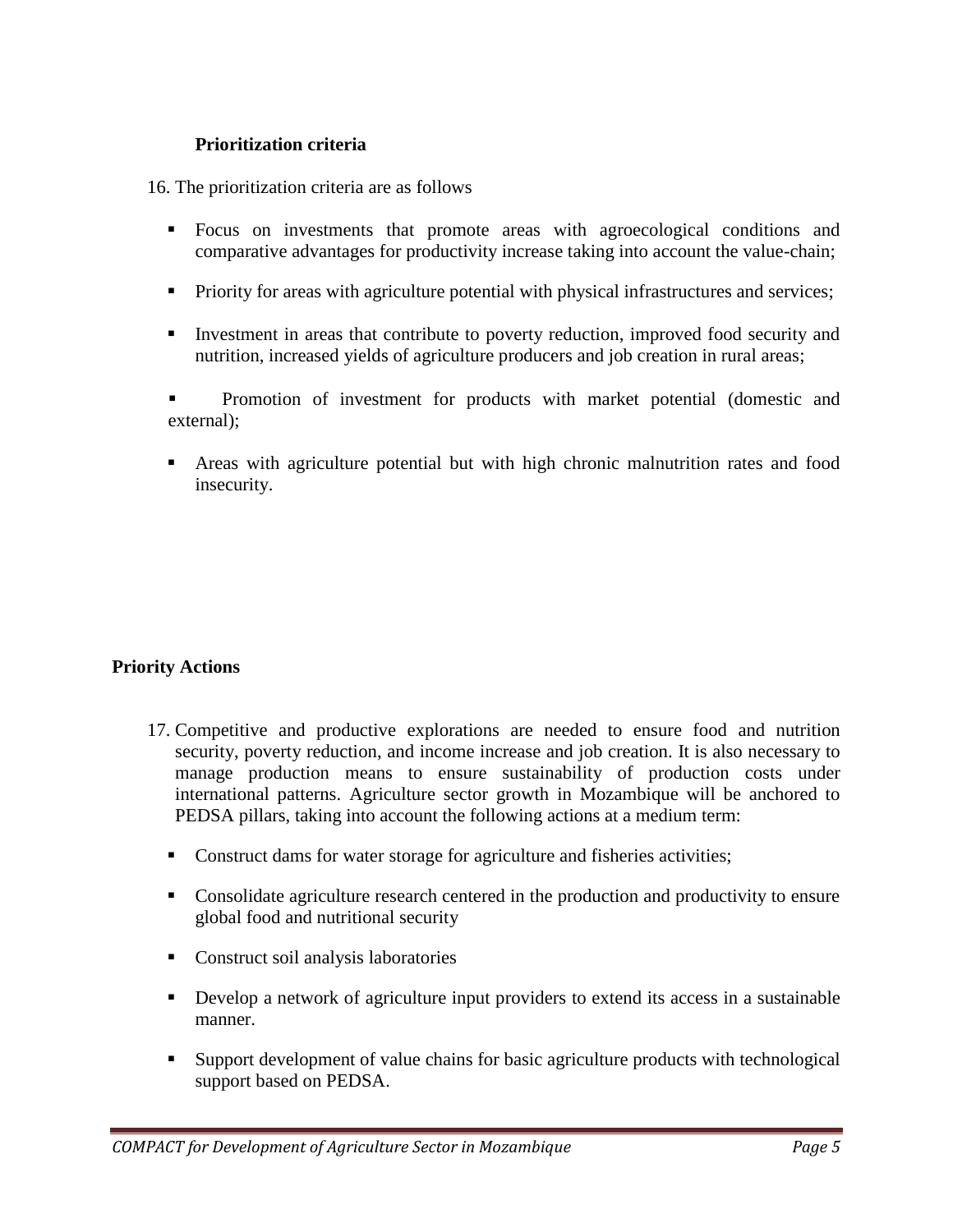- $\circ$  Pemba-Lichinga: with focus on potato, beans, maize, soya, cotton and tobacco;
- o Nacala: with focus on cassava, maize, cotton, chicken and fruits;
- o Vale do Zambeze: with focus on rice, maize, potato, cattle, flocks, cotton;
- oBeira: with focus on maize, horticultures, chicken, soya rice, cattle;
- oLimpopo with technological support from the Research Centre in Chókwè with focus on rice, horticultures, cattle;
- o Maputo with focus on rice horticultures, chicken and cattle.
- **Promote value chain development for fisheries and forestry products**
- **Create effective and sustained linkages between the research, rural extension services,** smallholder farmers, fishermen and other stakeholders;
- **Improve post harvest and fishing management;**
- Promote a close linkage between agriculture and nutrition to reduce chronic malnutrition rates (nutrition education, production and availability of high nutrition value products, etc),
- Ensure increase of agriculture income through marketing of their products;
- Encourage women farmers' participation through removal of obstacles to credit access, technologies, information and inputs markets and products;
- Facilitate access to domestic, regional and international markets for agriculture products;
- Promote access to agriculture credit for vulnerable groups in particular,
- **Promote** expansion of infrastructures with impact in areas with productive potential in the public and private investment
- Promote associations and cooperatives to create rotation economy in the use of infrastructures, services, inputs and in marketing;
- Promote establishment of agro-industries;
- **Ensure the use, sustainable management and conservation of natural resources;** 
	- Promote access and land tenure right to communities
	- Promote sustainable management of native forests
	- Promote reforestation of degraded areas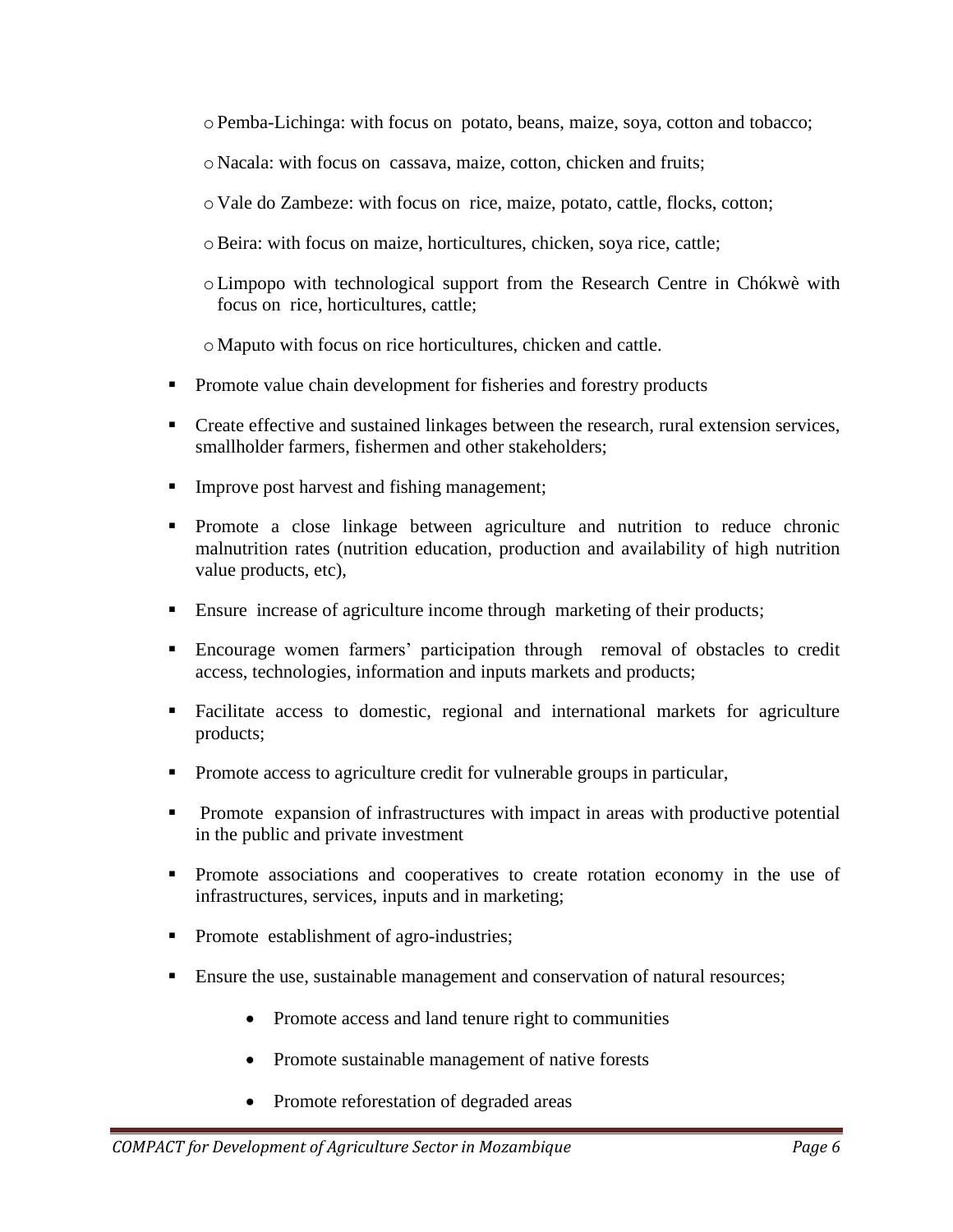Promote actions that reduce emission of gases with green house effects and support communities and producers in adoption of mitigation measures and adaptation to climate change;

- Strengthen coordination between public, private institutions and associations for a better formulation of policies and provision of agriculture services;
- **Ensure macroeconomic stability through implementation of prudent tax and currency** policies to attract domestic and foreign investments;
- Strengthen the national planning system and operationalise a comprehensive monitoring and evaluation framework for the agriculture sector is crucial; and
- **•** Deepen a knowledge and conscious based economy for the protection of intellectual property rights through education, science and technology;
- 18. The aim of research and information dissemination, agriculture technologies and knowledge is to respond to critical challenges such as:
	- Research and extension capacity;
	- Involvement of stakeholders in technology generation chain;
	- Producer support systems
	- Investment in agriculture and extension.

## **E. FINANCING**

- 19. The Government of Mozambique recognizes that agriculture development in Mozambique needs not only increased funding but also improvement in the quality of public and private investment. Development partners, Non-government organizations (NGOs), the Private Sector, Agriculture Producers and the Civil Society are committed to align their support to priorities and programs set in the framework of PEDSA.
- 20. The private sector, civil society and other partners, as recognized by PEDSA, are fundamental to the growth and development of agriculture. In the meantime, their initiatives and investments will be the main driving forces for the growth of the agriculture sector. The government will, therefore, promote partnerships to achieve PEDSA objectives. All the stakeholders of the agriculture sector are determined to establish partnerships with the government to build industries and initiatives that will create jobs, add value to commercialized agriculture production and contribute to poverty reduction and economic growth.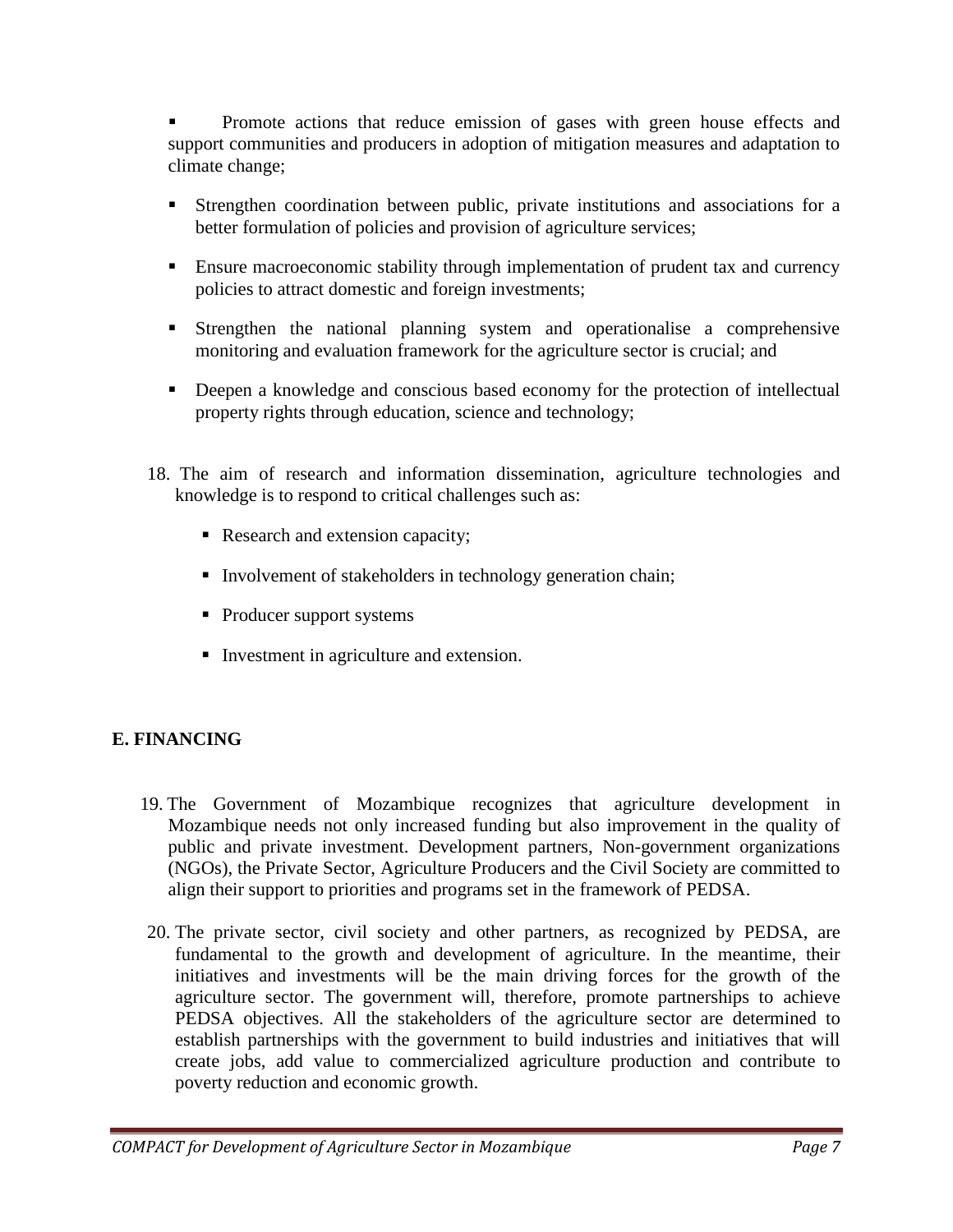- 21. The Maputo Declaration in 2003 had as a goal to put agriculture as a priority in the African States budget. It was a unanimous commitment by the Africa Union Heads of States and Governments to allocate at least 10 per cent of the public expenditures to the agriculture sector in the framework of CAADP. The Government of Mozambique is committed to allocate this percentage.
- 22. Through the Investment plans to be drawn and studied in the mid-term fiscal scenarios, the agriculture sector will prioritize programs with greater social and economic impact. The investment scenarios to be detailed will back up the strategy for resource mobilization as part of the partnership establishment process.
- 23. Funding for PEDSA by corporation partners should not come from the Compact partners' signatories but also from other partners as long as they abide by PEDSA priorities.

## **F. IMPLEMENTATION**

#### *Institutional Arrangements*

- 24. The commitment to be adopted through the CAADP compact will strengthen the partnerships and existing consultative mechanisms between the government, farmers, private sector, civil society organizations, research institutions and development partners, with the aim to implement PEDSA with the desired impact.
- 25. CAADP in Mozambique will benefit from the experience of existing institutions in the framework of the national planning system that allows the participations of all stakeholders. The broad spectrum of the involved stakeholders demands harmony, coordination and consensus in the implementation of the activities, efficient management of resources. The definition of specific roles for each stakeholder in the implementation process is crucial for the success of CAADP implementation.
- 26. The institutional framework is structured in two levels:
	- The central level, focusing aspects and policy, Monitoring and Evaluation, where the Ministry of Planning and Development ensures the coordination between different ministries. The Ministry of Agriculture (MINAG) is the driver and ensures coordination between the Government and agriculture development partners.
	- At the local level, involving Provinces and Districts, is the operational base of the Projects and Programmes in the institutional framework and the decentralization process underway and modernization.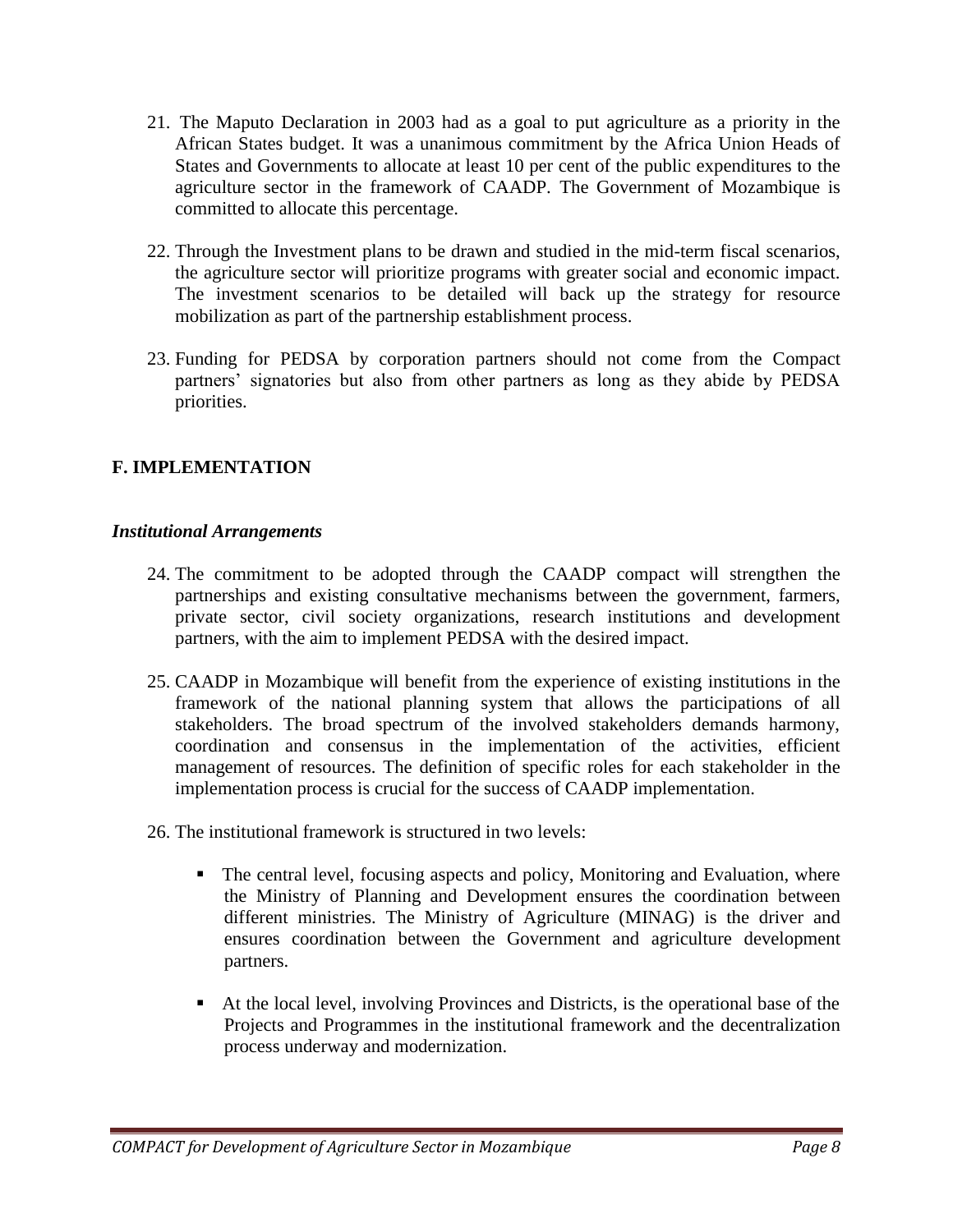27. Mozambique has a critical mass trained in several scientific domains. In the meantime, a successful implementation of the projects and programmes entails capacity reinforcement in terms of qualified human resources and adequate logistics. The capacity development is crucial for research and agriculture extension, agro-processing; plague control, Policy design and analysis as well as in the agribusiness domain.

#### *Monitoring and Evaluation*

- 28. The implementation will be made through Multiannual Investment Programmes and Annul Budget, operationalised by the Annual Operative Plan, taking into account that the Social Economic Plan (PES) will bring in the main economic objectives to be attained during the economic year to reducing absolute poverty as a policy instrument to operationalise PARP and, the Budget as an annual financing translation for the achievement of the policy objectives defined in PES. It also stresses the need of a strong connection between PES and Budget to ensure consistency between the plans and financial means.
- 29. Coordinated review regarding the implementation of agriculture sector programmes ensures a policy and strategy orientation, monitoring of the PEDSA implementation process, as well as the commitments adopted in the framework of CAADP.
- 30. Information system should be strengthened to respond efficiently at all levels the Coordination, Monitoring and Evaluation. Particular attention will be given to harmonization and improvement of Agriculture Statistic subsystems (Agriculture Survey, Agriculture Market Information), Early Warning System and Food Security, Natural Resources Management Information, Epidemiologic Control Information and other subsector information collection sub-systems.
- 31. Participation of smallholder farmers, civil society and donors in Monitoring and Evaluation (M&E) is fundamental to a transparent implementation, participative and informed to promote efficiency. Meanwhile, the need to create appropriate mechanism for an inclusive M&E is therefore reaffirmed.

## **G. FOLLOW-UP ACTIONS AND COMPACT SIGNATURE**

- 32. The COMPACT signature preceded a regional consultation exercise that gave the current performance situation in the agriculture sector, the constraints as guidelines for definition of development priorities, galvanized by the approval of PEDSA. After the COMPACT signature subsequent actions include:
	- Design a National Investments Plan for Agriculture and Food Security;
	- Validation of the National Investments Plan:
	- Technical and Independent review of the National Investments Plan;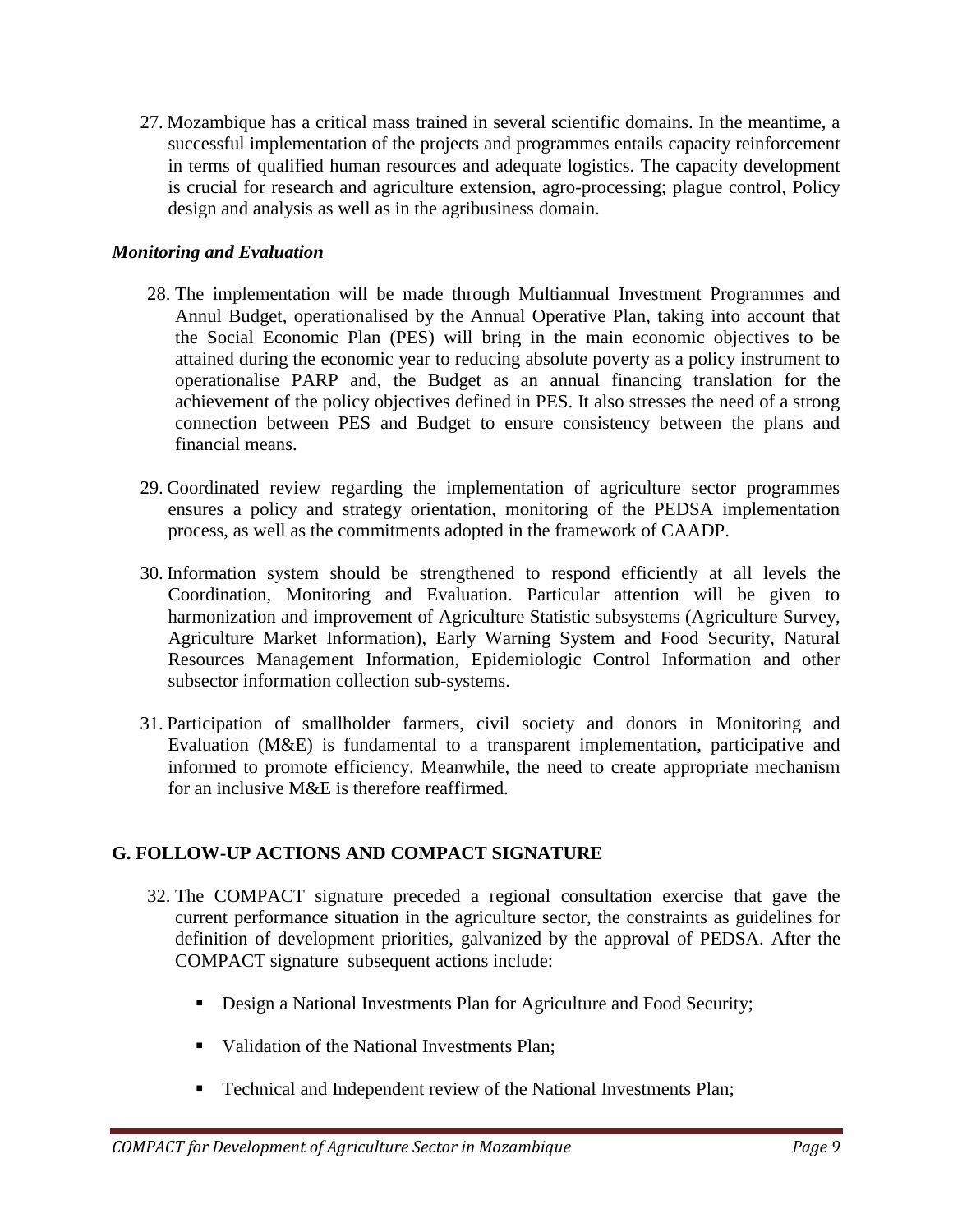- An Investors Summit
- Design of specific proposals for mobilization of funds to bridge the gaps

33. The indicative timeframe of these phases is as follows:

| <b>ACTION</b> |                                                                             | <b>INDICATIVE TIMEFRAME</b> |                        |             |   |  |
|---------------|-----------------------------------------------------------------------------|-----------------------------|------------------------|-------------|---|--|
|               |                                                                             | 2011:<br><b>QUARTER</b>     | 2012<br><b>QUARTER</b> |             |   |  |
|               |                                                                             | IV                          |                        | $\mathbf H$ | Ш |  |
|               | 0. COMPACT Signature                                                        |                             |                        |             |   |  |
|               | 1. Drawing of the National Investment<br>Plan                               |                             |                        |             |   |  |
|               | 2. Validation of the Investment Plan                                        |                             |                        |             |   |  |
|               | 3. Technical and Independent Review<br>of the Investment Plan               |                             |                        |             |   |  |
|               | 4. Investment Summit                                                        |                             |                        |             |   |  |
|               | 5. Drawing of specific proposals to<br><i>mobilizing additional funding</i> |                             |                        |             |   |  |

#### **H. APROPRIATION**

30.The CAADP Compact is, in these terms, endorsed as a commitment:

- By the Mozambican Government to meet the goals and aspirations of the Mozambican as specified in the PEDSA;
- By the development partners in their assistance to the agriculture sector;
- By the African Union Declaration, SADC and other regional agencies to live up to their promises regarding Maputo Declaration;
- By the producers and civil society representatives to collectively support the achievement of CAADP objectives in Mozambique.

#### **SIGNED IN MAPUTO ON 09 December 2011**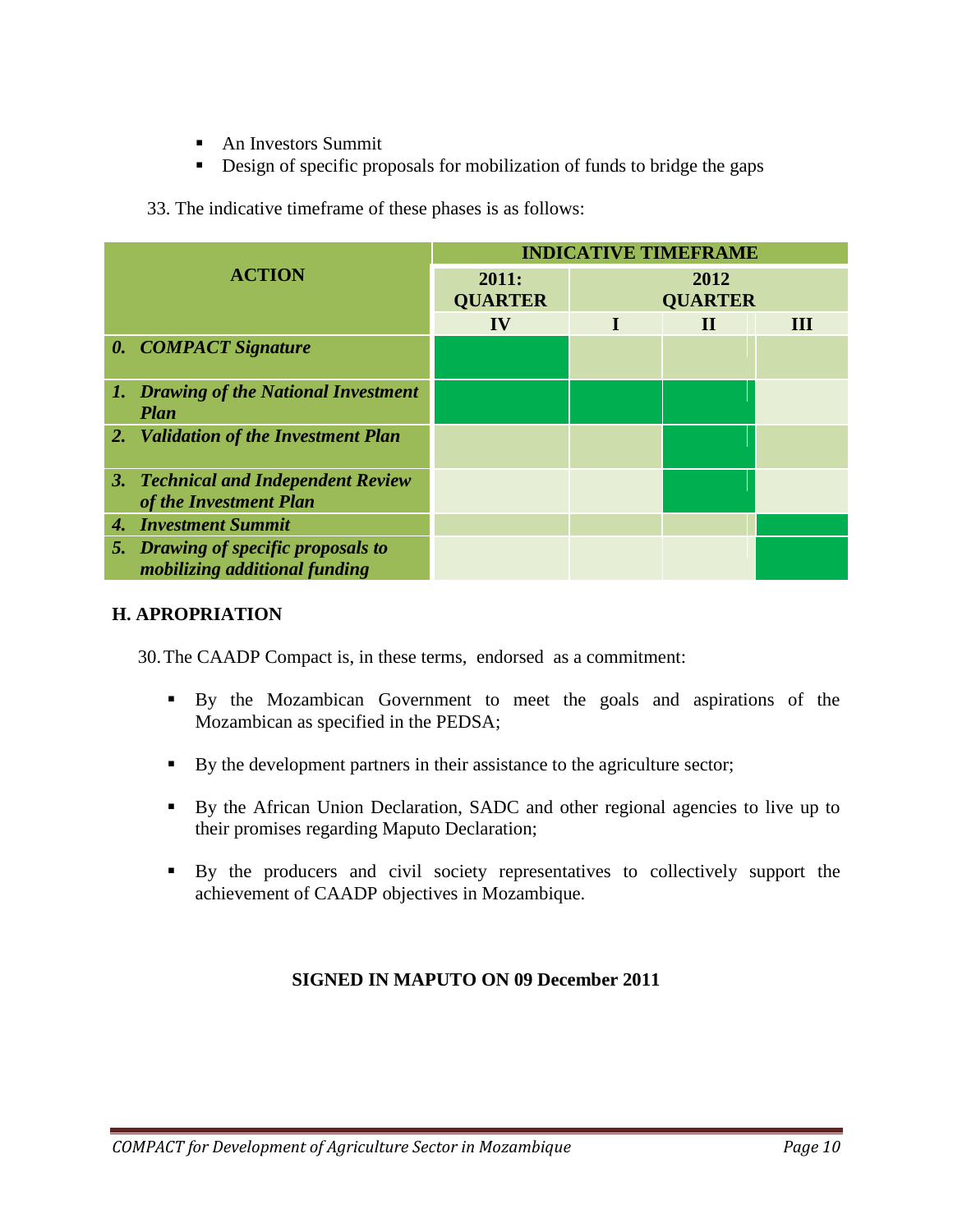#### **In representation of the Government of Mozambique:**

1. Minister of Agriculture

....................................................................................

**In representation of the African Union Commission/ NEPAD:** CAADP.

................................................................................. **In representation of SADC:** SADC Secretariat

.................................................................................

**In representation of Agriculture Development Partners:** 1. World Bank

................................................................................. 2. Canada

................................................................................. 3. European Union Delegation (EU)

.................................................................................

4. United States of America (USA)

................................................................................. 5. International Fund for Agriculture Development (IFAD)

.................................................................................

#### **In representation of the Private Sector:**

**1.** Confederation of Business Associations (CTA)

.................................................................................

#### **In representation of Agriculture Farmers:**

1. National Union of Small Farmers (UNAC)

.................................................................................

#### **In representation of the Civil Society:**

1. Network of Organizations for Food Security (ROSA)